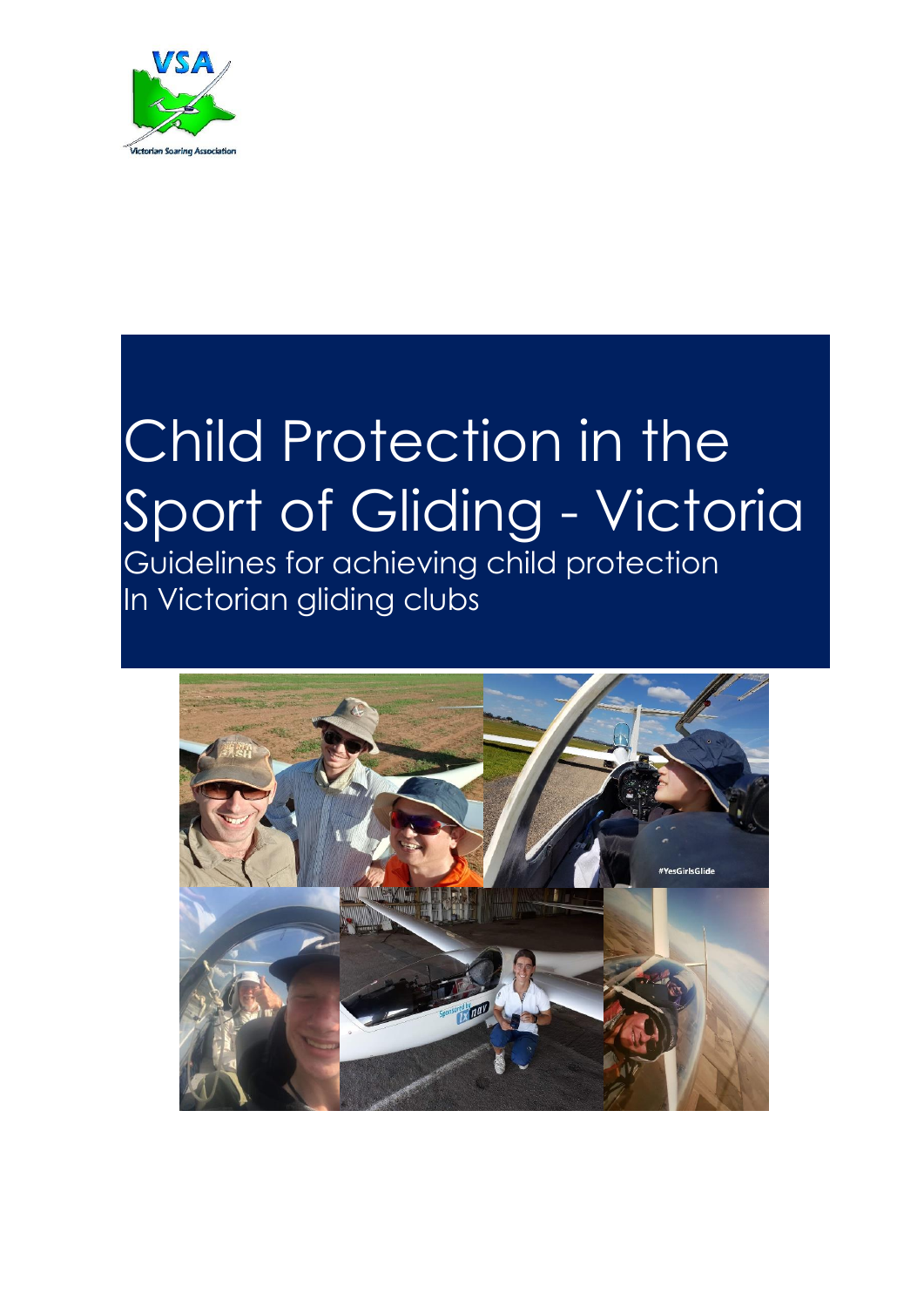## COMMITMENT TO CHILD PROTECTION

Victorian gliding clubs along with other sporting clubs have a legal and a moral responsibility to provide positive and safe environments for children.

This requires making a firm and open commitment to child protection and adopting procedures and practices that will minimise the risk of a child being abused.

Child protection involves keeping children safe from abuse and protecting them from people who are unsuitable to work with children. Child protection in sport and recreation enables children to participate in activities that are an integral part of their culture without being exposed to individuals who can damage their development and, in some instances, take away their ability to enjoy the future.

The Victorian Soaring Association is committed to creating an environment where instructors, coaches, officials and parents/guardians are committed to acceptable practice and where clubs endeavour to ensure that children are safe from any form of abuse.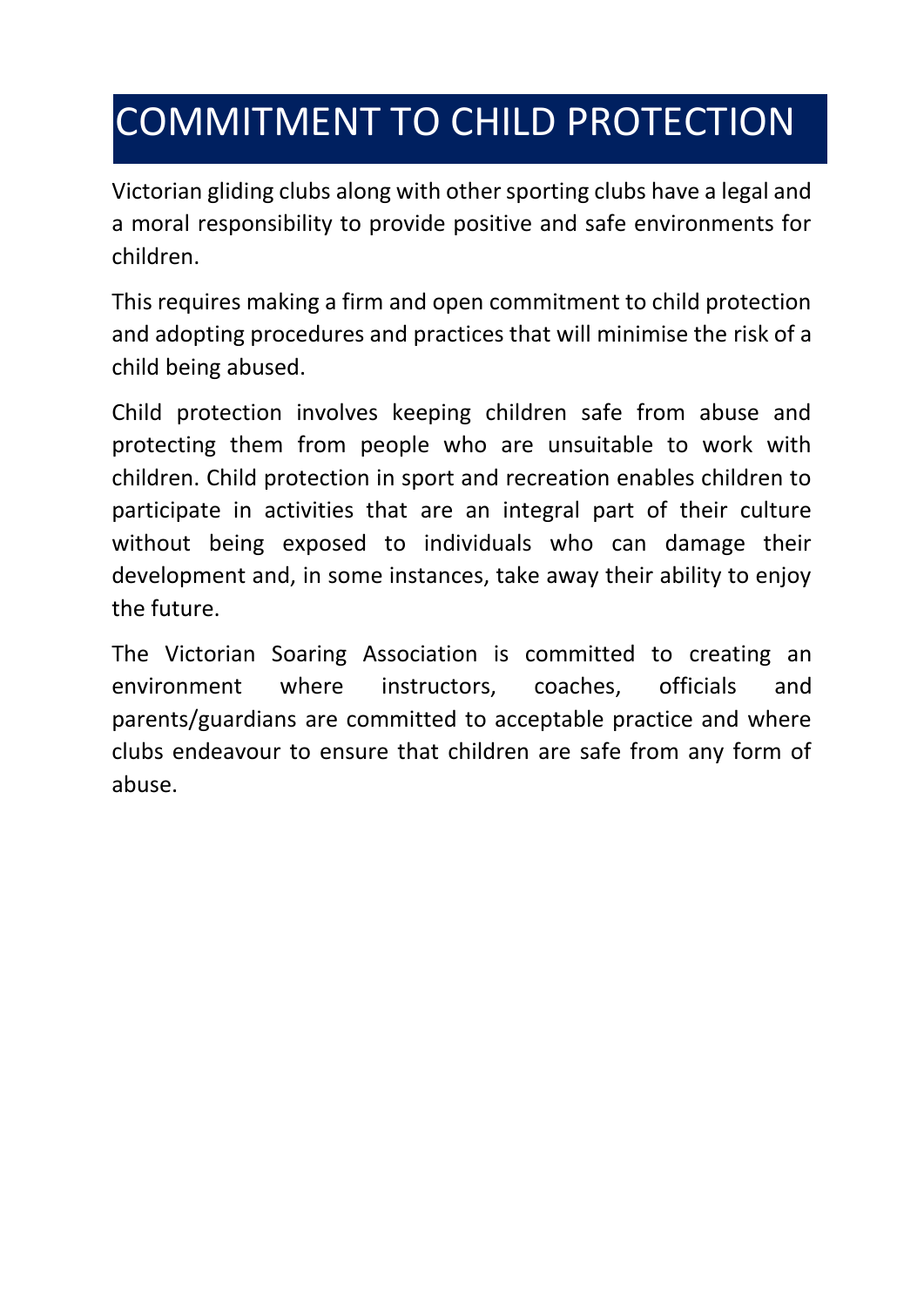## Understanding child abuse and child protection

### **Understanding child abuse**

Child abuse can take many forms. Children may be harmed

by both verbal and physical actions. They may also be harmed by people failing to provide them with basic care.

Child abuse could include:

Sexual abuse/sexual misconduct

- any sexual act
- or sexual threat imposed on a child, including suggestive
- behaviour and inappropriate touching

#### Physical abuse

- non-accidental injury and/or harm to
- a child caused by a parent, care-giver or another person responsible for the child

#### Emotional abuse

- behaviours that may psychologically
- harm a child, including severe verbal abuse and threats of abuse or excessive and unreasonable demands

**Neglect** 

- where a child is harmed by the failure to provide the child with the basic physical and emotional necessities of life.
- All forms of child abuse must be avoided and addressed.
- For the purpose of guidelines, a child is considered to be a person under 18 years of age.

#### **Understanding child protection**

Child protection involves keeping children safe from abuse and protecting them from people who are unsuitable to work with children. More specifically, child protection involves protecting children from the risk of harm caused by sexual abuse or misconduct, physical abuse, emotional abuse or neglect.

This can be achieved by: Completing the *Working with Children Check* for child related positions, which is a legal requirement

Making a firm commitment to child protection that is understood and supported across your gliding club by officials, coaches, children and parents/guardians.

Providing a safe, open and honest environment that protects children as well as the people working with children. This includes creating an awareness of the risk of child abuse and openly discussing the need for child protection and how this can be achieved.

Identifying and managing the risks to children in your organisation

Adopting policies and practices that minimise the risk of child abuse. These can be by adopting a Code of Conduct and ensuring all members, officials, parents and pilots are aware of what is acceptable and unacceptable behaviour.

Swiftly and appropriately responding to any incident of suspected child abuse that you observe or that is raised with you. This can involve a personal as well as an organisational response.

### https://www.vicsport.com.au/child-safe-standards/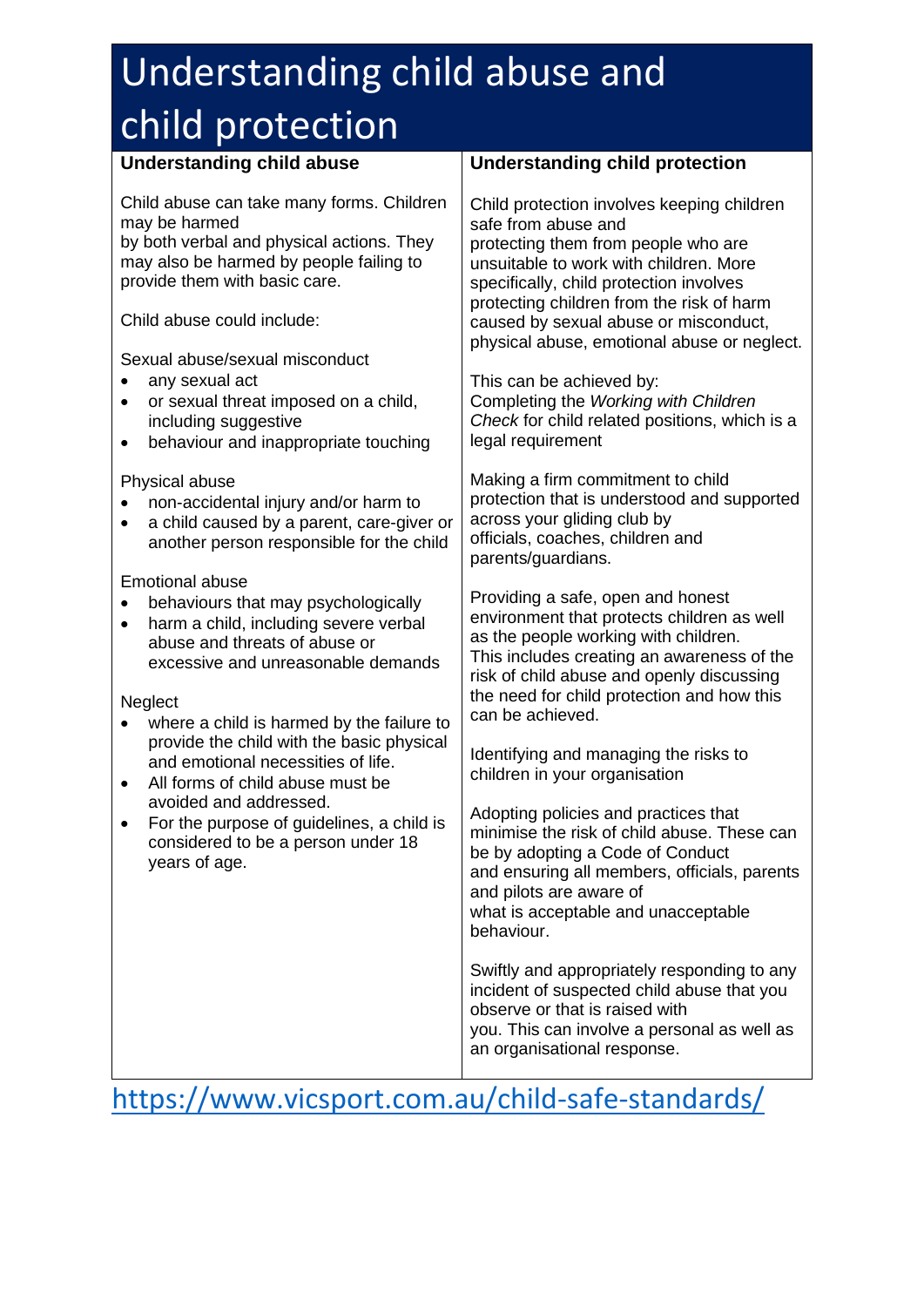# LEGISLATION

#### **Information on Victorian Child Protection:**

https://services.dhhs.vic.gov.au/child-protection

#### **Victorian Child Protection Legislation:**

https://www.legislation.vic.gov.au/search?q=child+protection&queryType=titl e\_content&page=1&sort%5B\_score%5D=desc&sort%5Btitle\_az%5D=asc

#### **Information on Australian Child Protection legislation:**

https://aifs.gov.au/cfca/publications/australian-child-protection-legislation

Besides meeting legal requirements, gliding clubs can benefit from making a commitment to child protection. Parents and guardians are more likely to support activities and clubs that are committed to the safety of their children, and a club that promotes this commitment could very likely benefit through increased membership and participation.

#### **Key points to remember:**

- $\checkmark$  Fines and/or gaol sentences apply for failing to comply with the child protection legislation.
- $\checkmark$  There is no age minimum on the Working with Children Check (WWCC).
- $\checkmark$  The Working with Children Check is a free service for volunteers.
- $\checkmark$  Working With Children Check How to apply as per the link: https://www.workingwithchildren.vic.gov.au/individuals/applicants/how-to-apply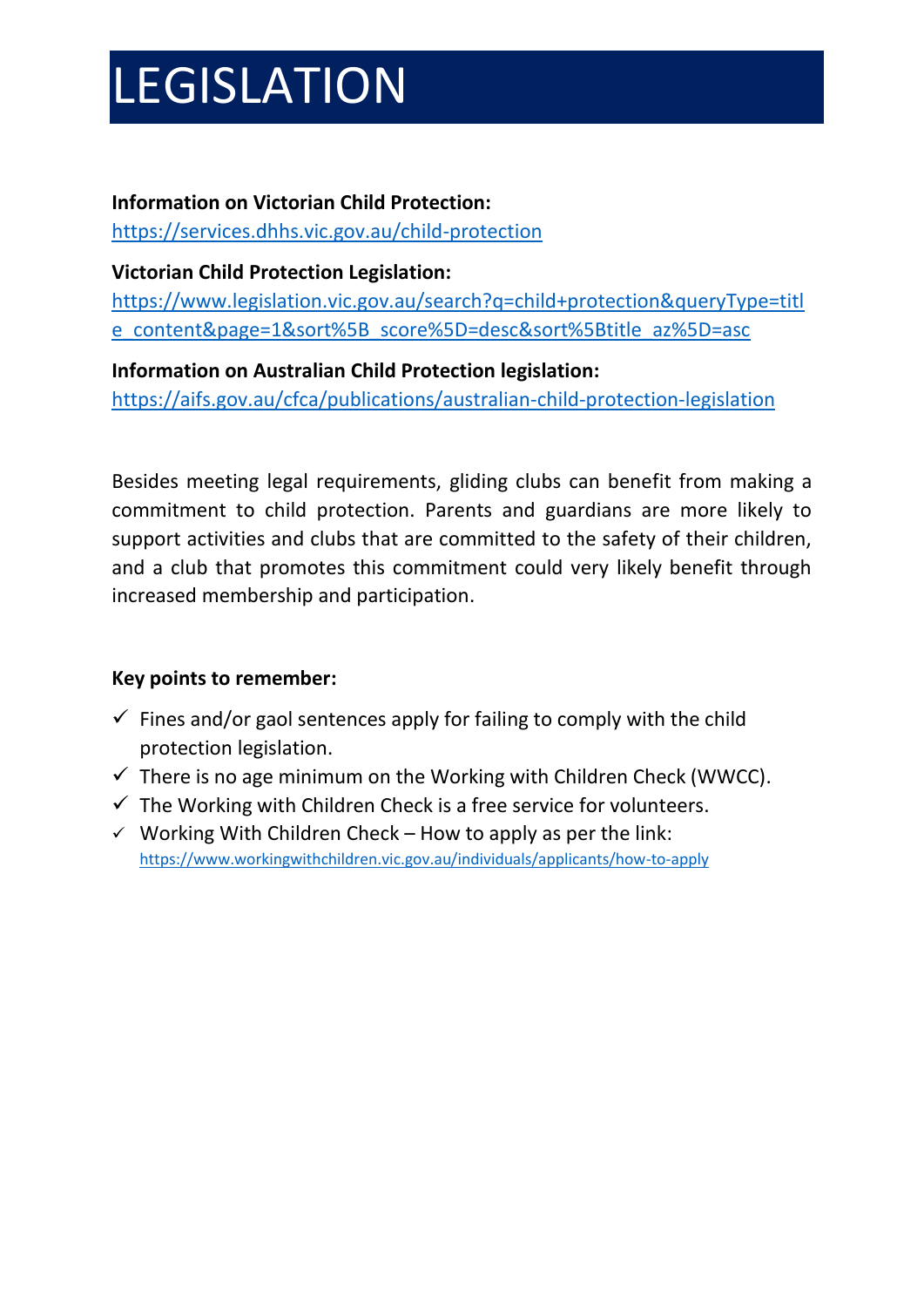## MAKE CHILD PROTECTION PART OF YOUR CULTURE

#### **Child protection requires commitment**

#### Child protection requires commitment and a genuine desire to minimise the risk of child abuse within gliding.

Clubs and groups that embrace child protection and make it an important part of their culture are more likely to achieve a safe and appealing environment for children.

Some ways in which a club or group could make child protection part of their culture include:

- Ensuring compliance with child protection legislation including conducting the Working with Children Check.
- Reference to child protection in any material produced by the club or group, for example, annual report, promotional material or club raffles.
- Regular discussion of child protection objectives at club committee meetings and in discussions with other clubs or organisations.
- Reference to the commitment to child protection at any functions, particularly where parents or guardians are involved (outlining any specific policies or actions adopted by the club).
- Child protection posters and leaflets in prominent positions around club facilities.
- Promote child protection objectives to parents and children.
- Adopt a Code of Conduct and ensure that everyone is aware of their responsibilities for creating a child-friendly environment.
- Ensure everyone parents, staff, members, juniors, understand what is acceptable and unacceptable behaviour.
- When concerns are raised, act quickly to respond.

#### **Adopt basic principles**

To minimise the risk of child abuse within your sport or activity there are a number of basic principles that should be adopted by sport and recreation clubs and groups.

These are:

- Be aware of the risk of child abuse. Identify and document where the risks are in your organisation.
- Be aware of the indicators of child abuse.
- Openly communicating and educating on the importance of child protection and risk management to instructors, coaches, pilots, officials, parents and guardians.
- Reinforce the club's/group's commitment to creating a positive environment for children, instructors, coaches and other club/group members.
- Adopt procedures that minimise the risks for instructors, coaches, pilots and parents. Try not to place instructors, coaches, pilots, parents or guardians in a position where they could be at risk.
- Ensure everyone is clear on what is acceptable behaviour and what is not acceptable (refer to the Australian Sports Commission guidelines and Child Safe Sport Toolkit).
- Adopt and implement policy and procedures regarding child protection (developed by your association).
- Promptly respond to any complaint, allegation or indication of child abuse.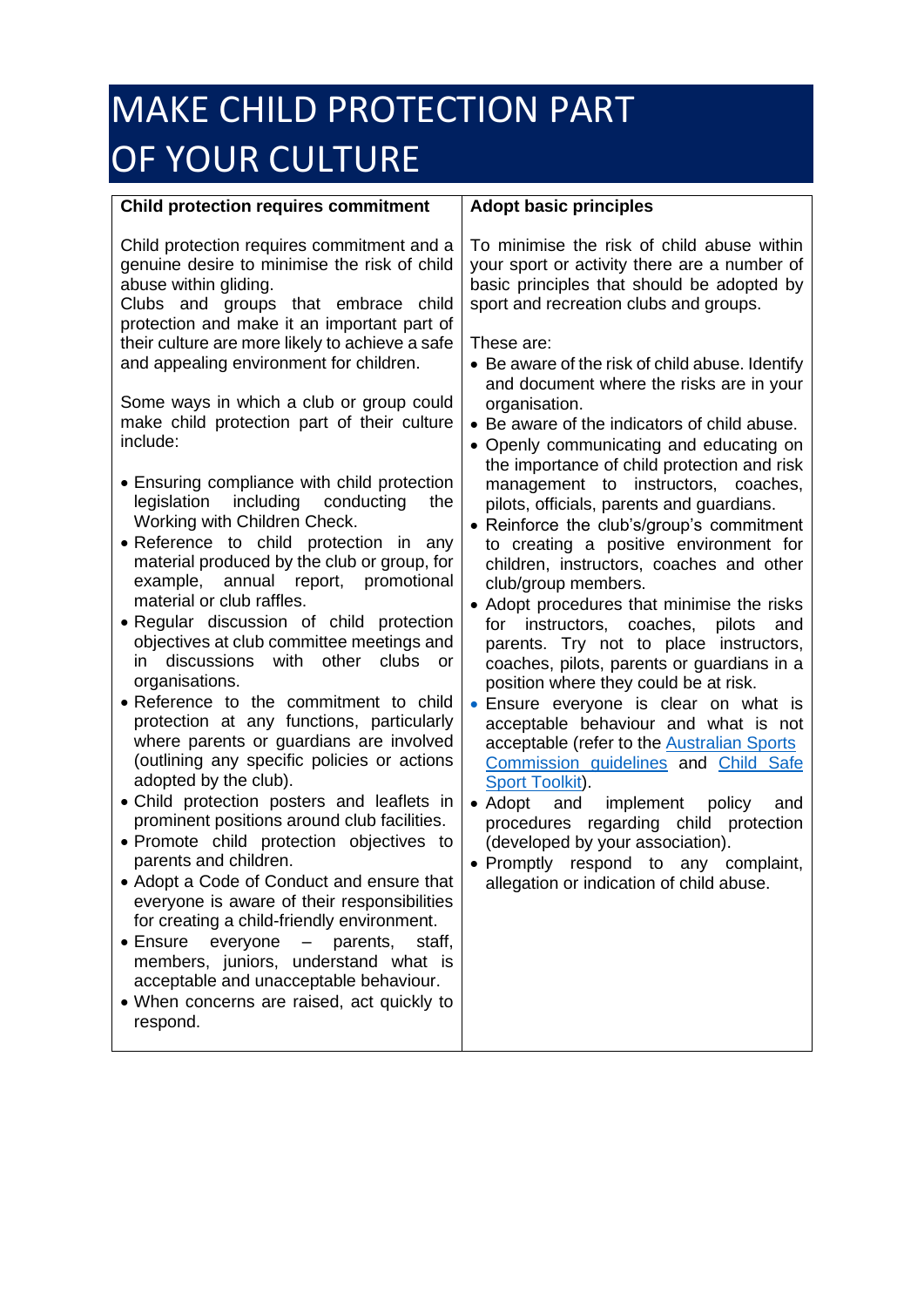# UNDERTAKE KEY TASKS

The key tasks that gliding clubs can undertake to create a safer environment for children to participate in their sport are outlined below.

#### **1. Appoint a child protection representative**

Appoint a child protection representative from the committee of the club. This person should be the first point of contact if a child, parent, guardian or other member of the club becomes concerned about an incident. The person should be appropriately informed and trained and their details and role should be well advertised within the club. www.playbytherules.net.au.

#### **2. Adopt and communicate policies and procedures**

Adopt and communicate the policies and procedures recommended by your relevant peak body or association. This should involve informing all committee members, instructors, coaches and other club members of the requirements.

#### **3. Undertake the Working with Children Check**

All clubs and child related volunteers should meet the relevant requirements of the Working with Children Check.

Ask all existing volunteers, who are working with children to undertake the Working with Children Check. This is a free service for volunteers.

#### **4. Respond to suspected child abuse (including allegations/complaints)**

Where there is an incident of suspected child abuse, the child protection representative for the club or group should immediately make contact with the peak body or association to seek advice and refer the management of the incident/complaint to the peak body or association. Before doing so, it may be appropriate for the child protection representative to clarify the allegation to enable proper briefing to the peak body or association (verbal followed by written advice). Ensure there is no harassment of the child or their parents/ guardians by the person accused of the abuse or other members of a gliding club. If there is, this will be dealt with by the peak body or association.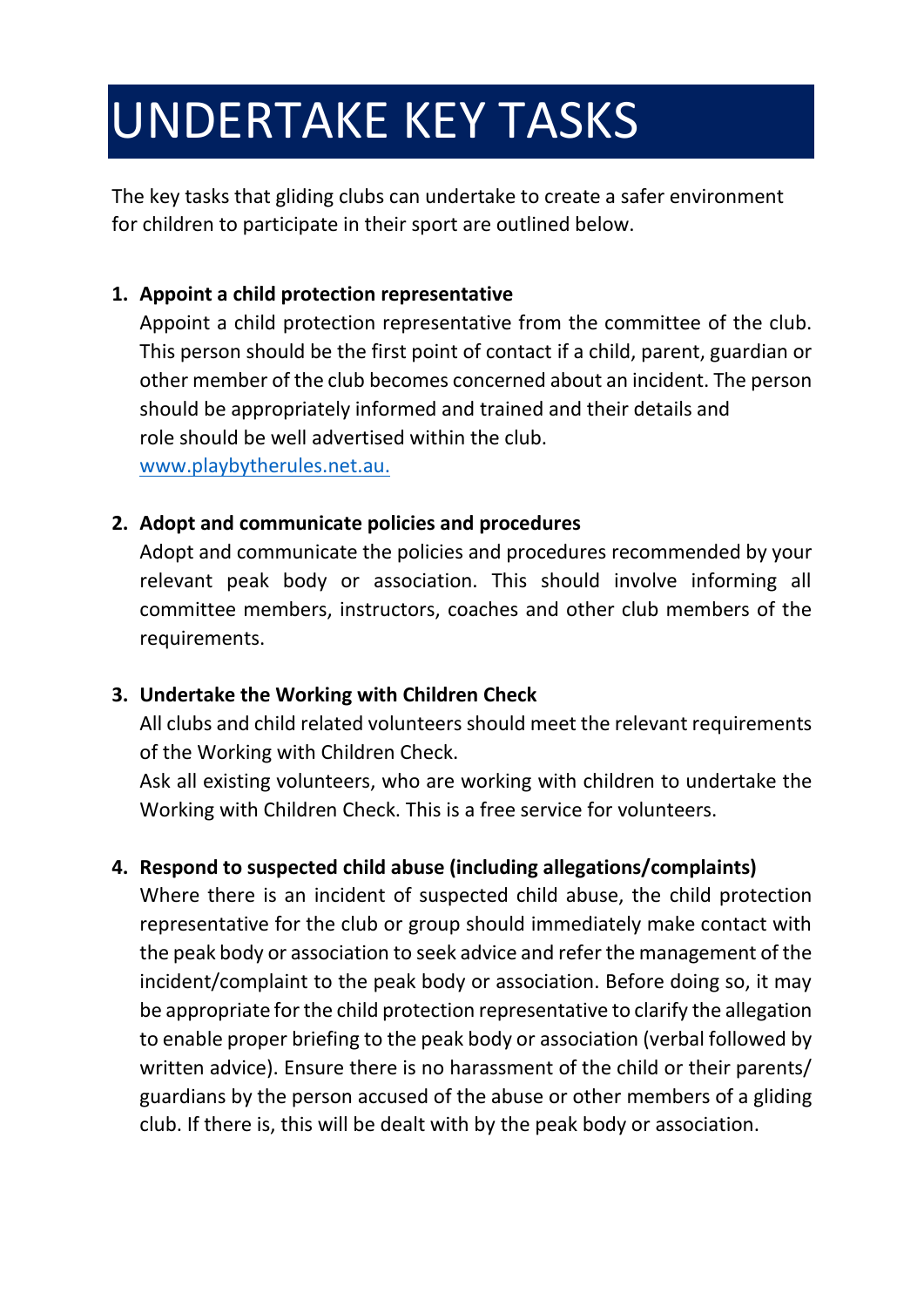## KEY PRINCIPLES WHEN DEALING WITH INCIDENTS

If a gliding club or group representative needs to communicate with any party (ideally the child protection officer), ensure that:

- Written and/or signed statements of any discussions are obtained.
- Only open questions are asked, for example "What happened?" rather than "Where did he hit you?". Questions should require more than a yes or no answer.
- The club or group representative involved in any discussions is as independent as possible to the situation, the parties involved and the outcome. Ideally this will be the child protection representative.
- Another member of the club or group is present, and this person is also as independent as possible.
- People interviewed have appropriate support at meetings, such as a friend to witness discussions and provide support or a parent to provide support to a child.
- Any discussions are sensitively handled and no accusations are made.
- Liaise with the peak body, association, and/or Victorian Police.
- Action any disciplinary decision recommended by a peak body or association. The action should be immediate, particularly where an incident is more serious.
- Liaise with the peak body or association to finalise a report of any potential legal proceedings.
- Ensure there is no harassment of the child or their parents/guardians by the person accused of the abuse or other members of a club or group. If there is, this will be dealt with by the peak body or association. People should be encouraged to make a stand against child abuse and should not be victimised for doing so.